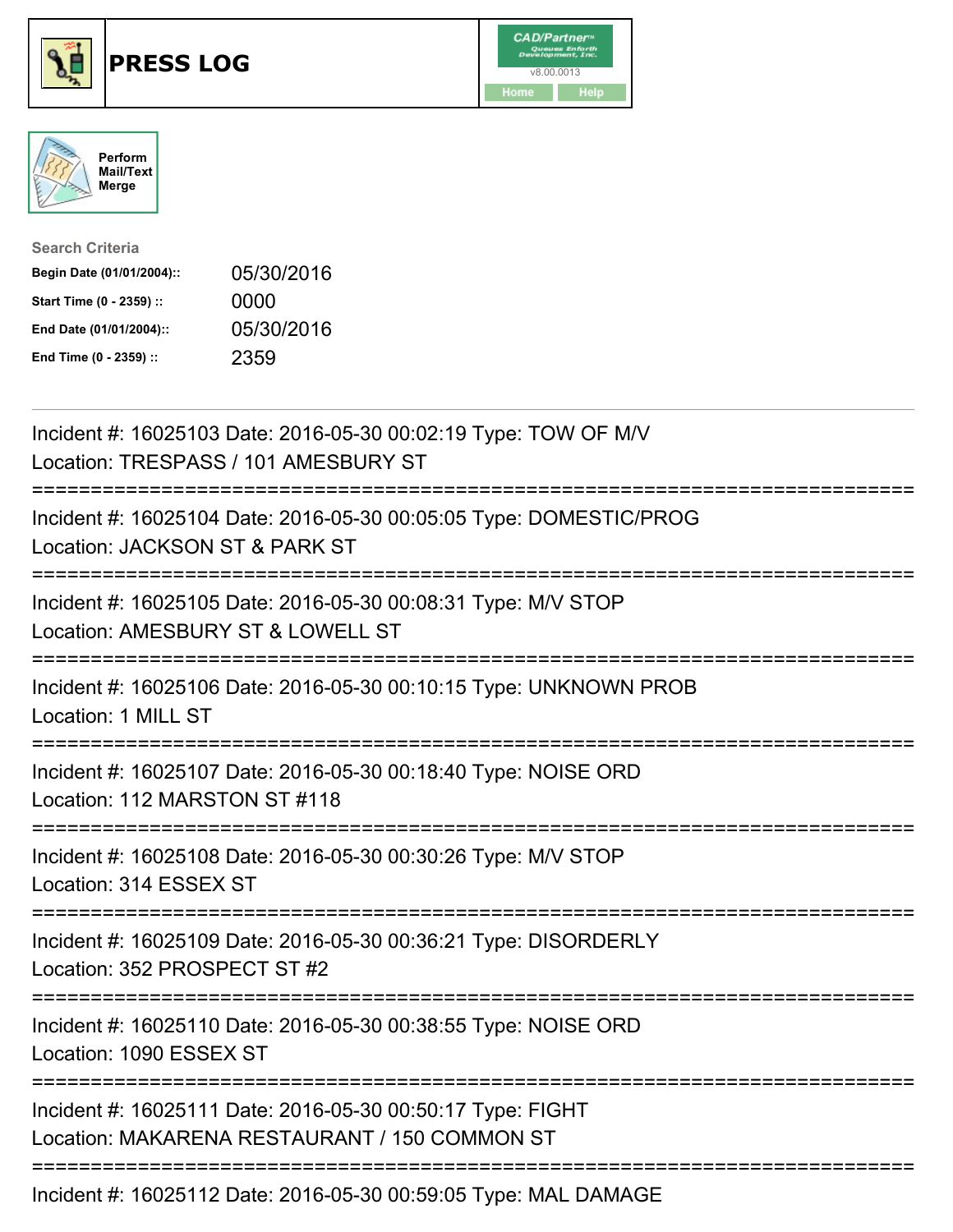| Location: MCDONALDS / 50 BROADWAY                                                                                                    |
|--------------------------------------------------------------------------------------------------------------------------------------|
| Incident #: 16025113 Date: 2016-05-30 01:03:09 Type: NOISE ORD<br>Location: 1090 ESSEX ST                                            |
| Incident #: 16025114 Date: 2016-05-30 01:04:08 Type: FIGHT<br>Location: 145 ESSEX ST                                                 |
| Incident #: 16025115 Date: 2016-05-30 01:20:50 Type: UNWANTEDGUEST<br>Location: 489 S BROADWAY<br>================================== |
| Incident #: 16025116 Date: 2016-05-30 01:22:58 Type: NOISE ORD<br>Location: 674 LOWELL ST                                            |
| Incident #: 16025117 Date: 2016-05-30 01:41:17 Type: NOISE ORD<br>Location: 11 ALBION ST                                             |
| Incident #: 16025118 Date: 2016-05-30 01:41:20 Type: M/V STOP<br><b>Location: MARSTON ST</b>                                         |
| Incident #: 16025119 Date: 2016-05-30 01:44:39 Type: NOISE ORD<br>Location: 674 LOWELL ST                                            |
| Incident #: 16025120 Date: 2016-05-30 01:45:11 Type: GENERAL SERV<br>Location: 13 LOWELL TER                                         |
| Incident #: 16025121 Date: 2016-05-30 01:51:16 Type: B&E/PAST<br>Location: 454 HAVERHILL ST #6 FL 3                                  |
| Incident #: 16025122 Date: 2016-05-30 01:58:42 Type: FIGHT<br>Location: 7-11 / 360 BROADWAY                                          |
| Incident #: 16025123 Date: 2016-05-30 02:01:35 Type: FIGHT<br>Location: SAM'S FOOD STORE / 389 BROADWAY                              |
| Incident #: 16025125 Date: 2016-05-30 02:02:23 Type: NOISE ORD<br>Location: 26 SPRUCE ST                                             |
| Incident #: 16025124 Date: 2016-05-30 02:02:31 Type: FIGHT<br>Location: 180 WATER ST                                                 |
| Incident #: 16025126 Date: 2016-05-30 02:09:57 Type: DISTURBANCE                                                                     |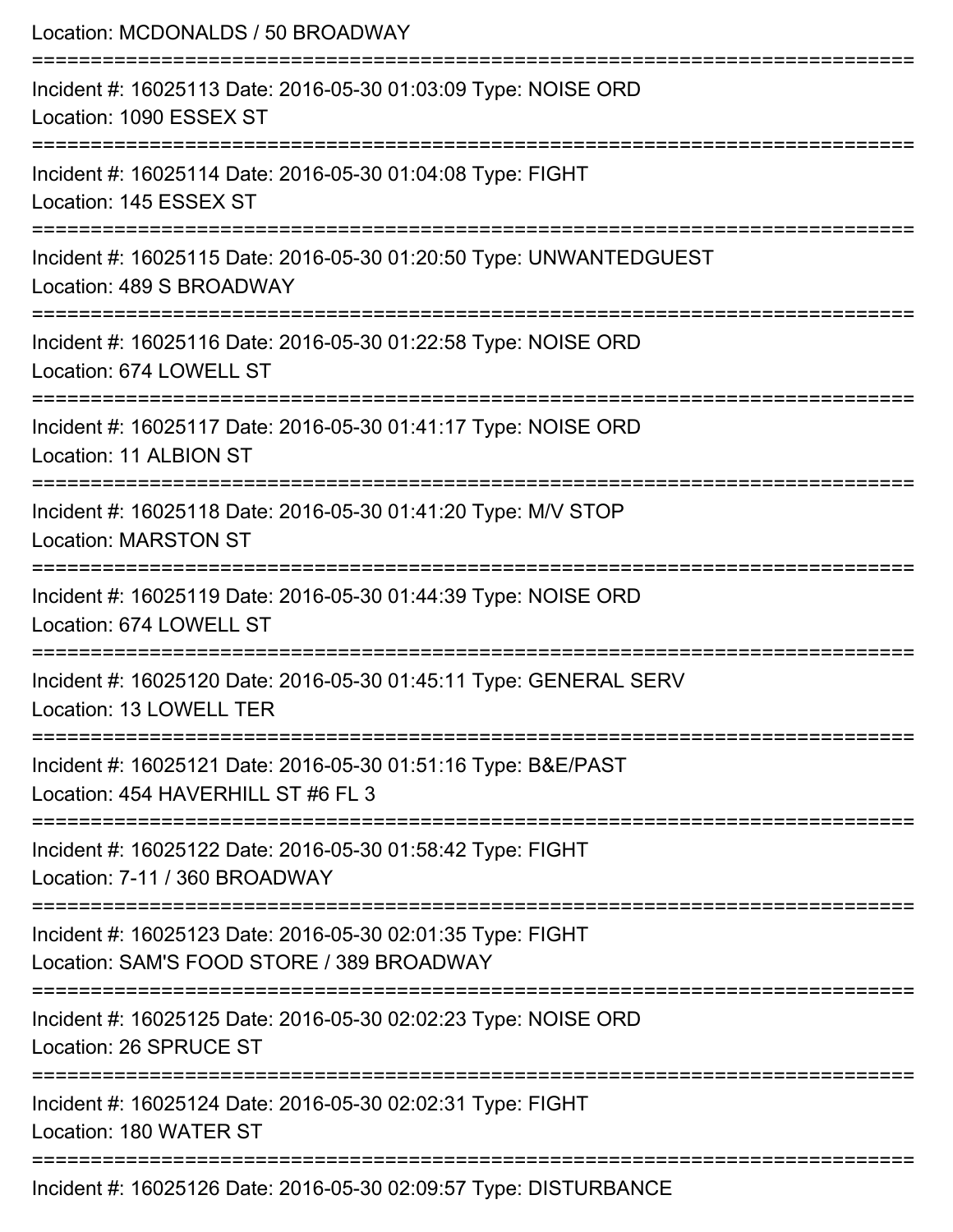| Incident #: 16025127 Date: 2016-05-30 02:21:09 Type: M/V STOP<br>Location: 34 CHANDLER ST                         |
|-------------------------------------------------------------------------------------------------------------------|
| Incident #: 16025128 Date: 2016-05-30 02:21:51 Type: M/V STOP<br>Location: 34 CHANDLER ST                         |
| Incident #: 16025129 Date: 2016-05-30 02:24:48 Type: DISTURBANCE<br>Location: 27 JUNIPER ST                       |
| Incident #: 16025130 Date: 2016-05-30 02:37:15 Type: UNWANTEDGUEST<br>Location: 18 HOLTON ST FL 1                 |
| Incident #: 16025131 Date: 2016-05-30 02:37:45 Type: M/V STOP<br>Location: BROADWAY & CROSS ST                    |
| Incident #: 16025132 Date: 2016-05-30 02:39:13 Type: MAL DAMAGE<br>Location: 96 CROSS ST                          |
| Incident #: 16025134 Date: 2016-05-30 02:49:33 Type: NOTIFICATION<br>Location: 27 CAMBRIDGE ST                    |
| Incident #: 16025133 Date: 2016-05-30 02:51:28 Type: NOISE ORD<br>Location: 674 LOWELL ST                         |
| Incident #: 16025135 Date: 2016-05-30 02:59:13 Type: GUN CALL<br>Location: 228 ANDOVER ST                         |
| Incident #: 16025136 Date: 2016-05-30 03:03:16 Type: BUILDING CHK<br>Location: RINSE CYCLE LAUNDRY / 342 BROADWAY |
| Incident #: 16025137 Date: 2016-05-30 03:06:54 Type: M/V STOP<br>Location: BROADWAY & GREEN ST                    |
| Incident #: 16025138 Date: 2016-05-30 03:13:03 Type: M/V STOP<br>Location: 72 FOSTER ST                           |
| Incident #: 16025139 Date: 2016-05-30 03:14:40 Type: M/V STOP<br>Location: CROSS ST & FRANKLIN ST                 |
| Incident #: 16025140 Date: 2016-05-30 03:17:04 Type: BUILDING CHK                                                 |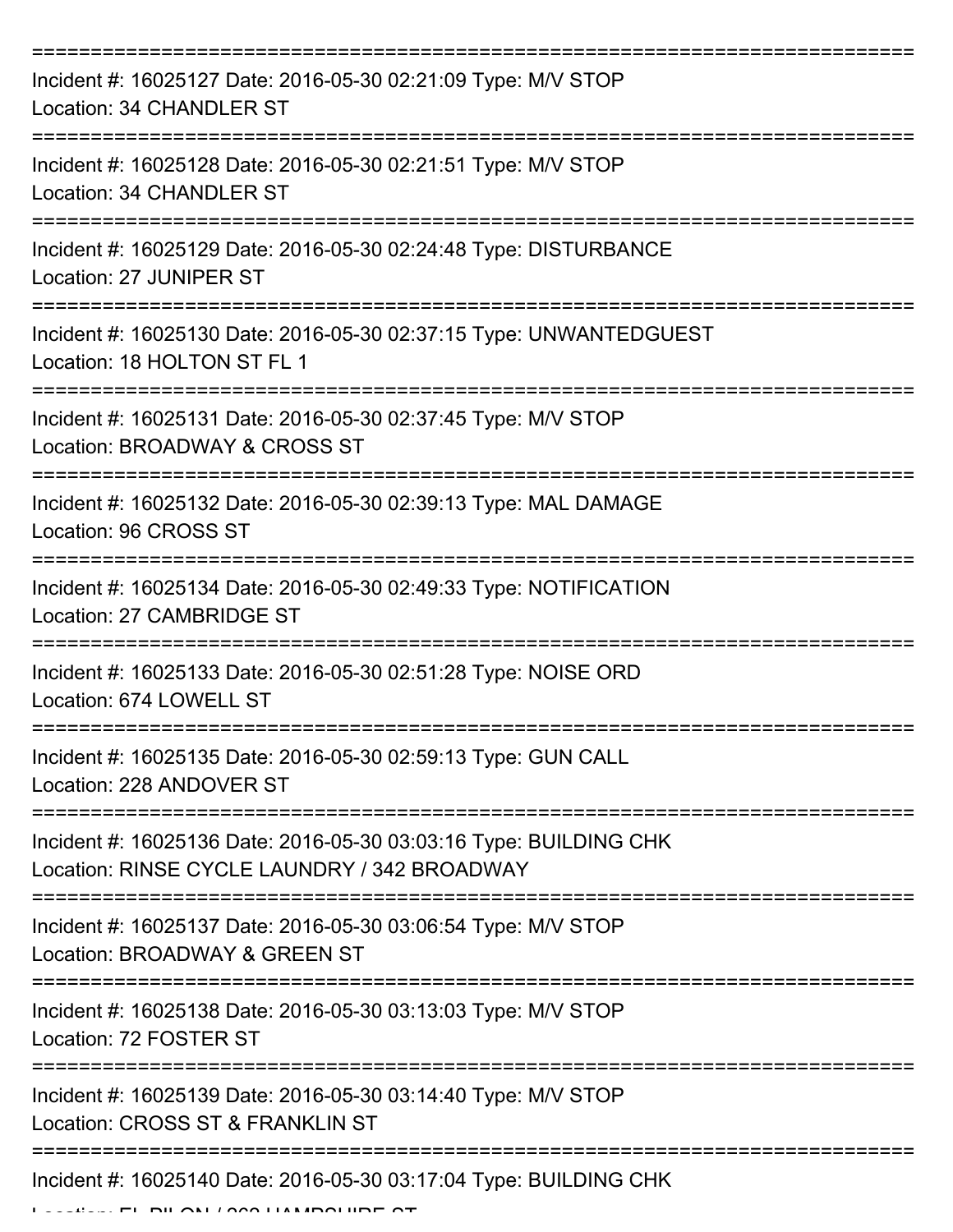| Incident #: 16025141 Date: 2016-05-30 03:23:43 Type: BUILDING CHK<br>Location: LEONARD SCHOOL / 60 ALLEN ST              |
|--------------------------------------------------------------------------------------------------------------------------|
| Incident #: 16025143 Date: 2016-05-30 03:33:55 Type: WARRANT SERVE<br>Location: 77 S UNION ST                            |
| Incident #: 16025142 Date: 2016-05-30 03:34:07 Type: BUILDING CHK<br>Location: DPW / 31 AUBURN ST                        |
| Incident #: 16025145 Date: 2016-05-30 03:35:59 Type: UNWANTEDGUEST<br>Location: 173 GARDEN ST #1                         |
| Incident #: 16025144 Date: 2016-05-30 03:36:30 Type: M/V STOP<br>Location: CANAL ST & HAMPSHIRE ST<br>================== |
| Incident #: 16025146 Date: 2016-05-30 03:38:58 Type: M/V STOP<br><b>Location: CENTRAL BRIDGE</b>                         |
| Incident #: 16025147 Date: 2016-05-30 03:43:09 Type: BUILDING CHK<br>Location: SIMPSON BROTHERS / 45 S CANAL ST          |
| Incident #: 16025148 Date: 2016-05-30 03:44:51 Type: GUN CALL<br>Location: 81 WEST ST                                    |
| Incident #: 16025149 Date: 2016-05-30 03:59:27 Type: DISABLED MV<br><b>Location: BARKER ST</b>                           |
| Incident #: 16025150 Date: 2016-05-30 03:59:30 Type: M/V STOP<br><b>Location: JACKSON ST</b>                             |
| Incident #: 16025151 Date: 2016-05-30 04:03:10 Type: DISTURBANCE<br>Location: 41 BERKELEY ST                             |
| Incident #: 16025152 Date: 2016-05-30 05:05:03 Type: BUILDING CHK<br>Location: URIAHS MARKET / 66 PARKER ST              |
| Incident #: 16025153 Date: 2016-05-30 05:05:46 Type: BUILDING CHK<br>Location: 7-11 / 703 HAVERHILL ST                   |
| Incident #: 16025154 Date: 2016-05-30 05:30:07 Type: ALARMS<br>Location: MCCANINI LIOLIODE / 252 C LINIIONI CT           |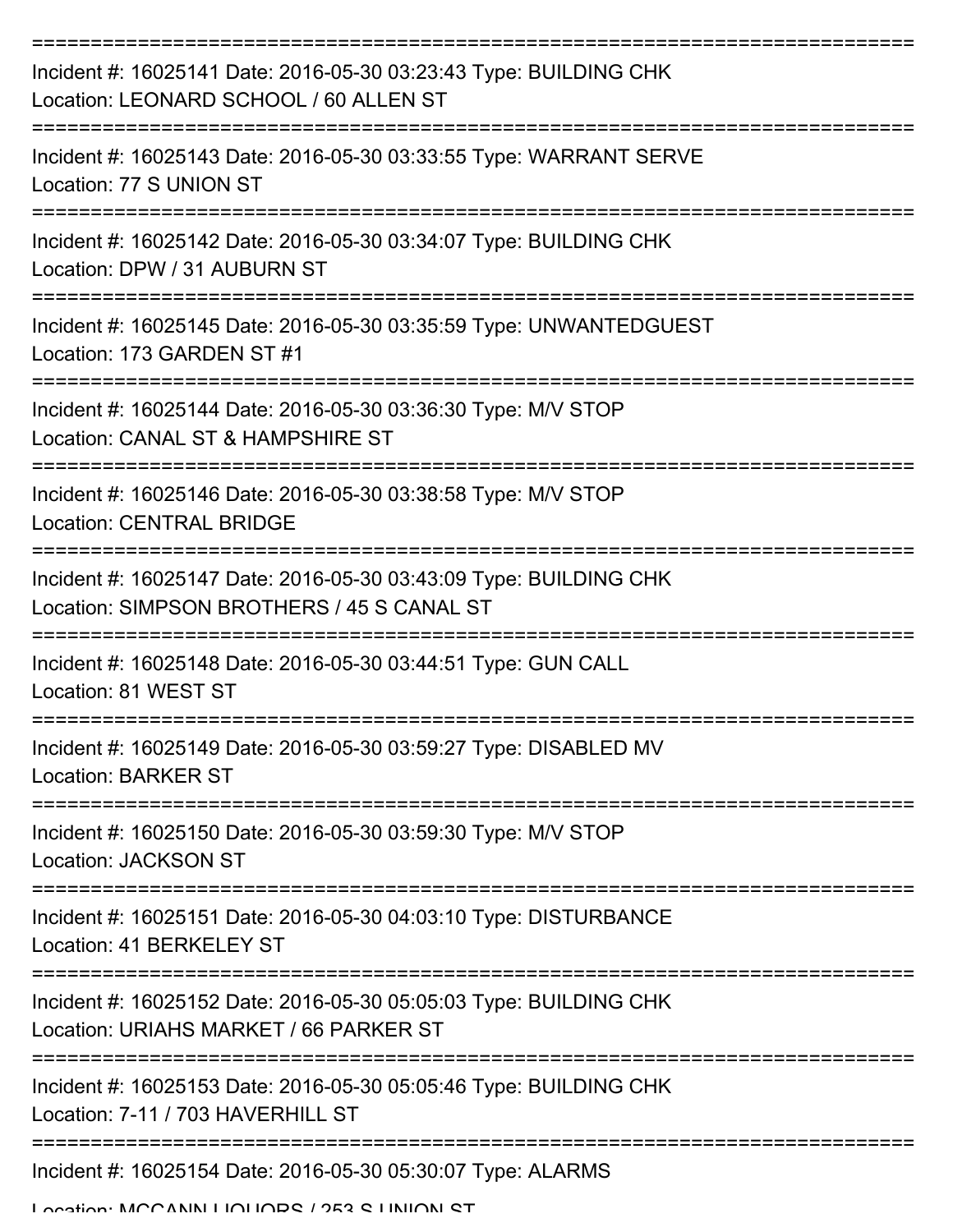| Incident #: 16025155 Date: 2016-05-30 07:27:12 Type: M/V STOP<br>Location: MARKET ST & S UNION ST<br>:============= |
|---------------------------------------------------------------------------------------------------------------------|
| Incident #: 16025156 Date: 2016-05-30 07:28:16 Type: PARK & WALK<br>Location: 205 BROADWAY                          |
| Incident #: 16025157 Date: 2016-05-30 07:39:34 Type: M/V STOP<br>Location: WATER & K                                |
| Incident #: 16025158 Date: 2016-05-30 07:44:43 Type: M/V STOP<br>Location: BROADWAY & CROSS ST                      |
| Incident #: 16025159 Date: 2016-05-30 07:49:02 Type: M/V STOP<br>Location: BROADWAY & CROSS ST                      |
| Incident #: 16025160 Date: 2016-05-30 07:50:48 Type: M/V STOP<br><b>Location: BEACON</b>                            |
| Incident #: 16025161 Date: 2016-05-30 07:51:32 Type: M/V STOP<br>Location: HAMPSHIRE ST & HAVERHILL ST              |
| Incident #: 16025162 Date: 2016-05-30 07:57:03 Type: M/V STOP<br>Location: BROADWAY & HAVERHILL ST                  |
| Incident #: 16025163 Date: 2016-05-30 08:05:39 Type: MEDIC SUPPORT<br>Location: HEAVENLY DONUTS / 262 ESSEX ST      |
| Incident #: 16025164 Date: 2016-05-30 08:20:13 Type: M/V STOP<br>Location: ANDOVER ST & PARKER ST                   |
| Incident #: 16025165 Date: 2016-05-30 08:32:53 Type: M/V STOP<br><b>Location: ROWE</b>                              |
| Incident #: 16025166 Date: 2016-05-30 08:43:46 Type: MV/BLOCKING<br>Location: FAMILY DOLLAR / GRAFTON ST            |
| Incident #: 16025167 Date: 2016-05-30 08:58:05 Type: ASSSIT OTHER PD<br>Location: 8 S BROADWAY                      |
| Incident #: 16025168 Date: 2016-05-30 09:11:06 Type: ALARM/BURG<br>Location: COMCAST / 144 SHEPARD ST               |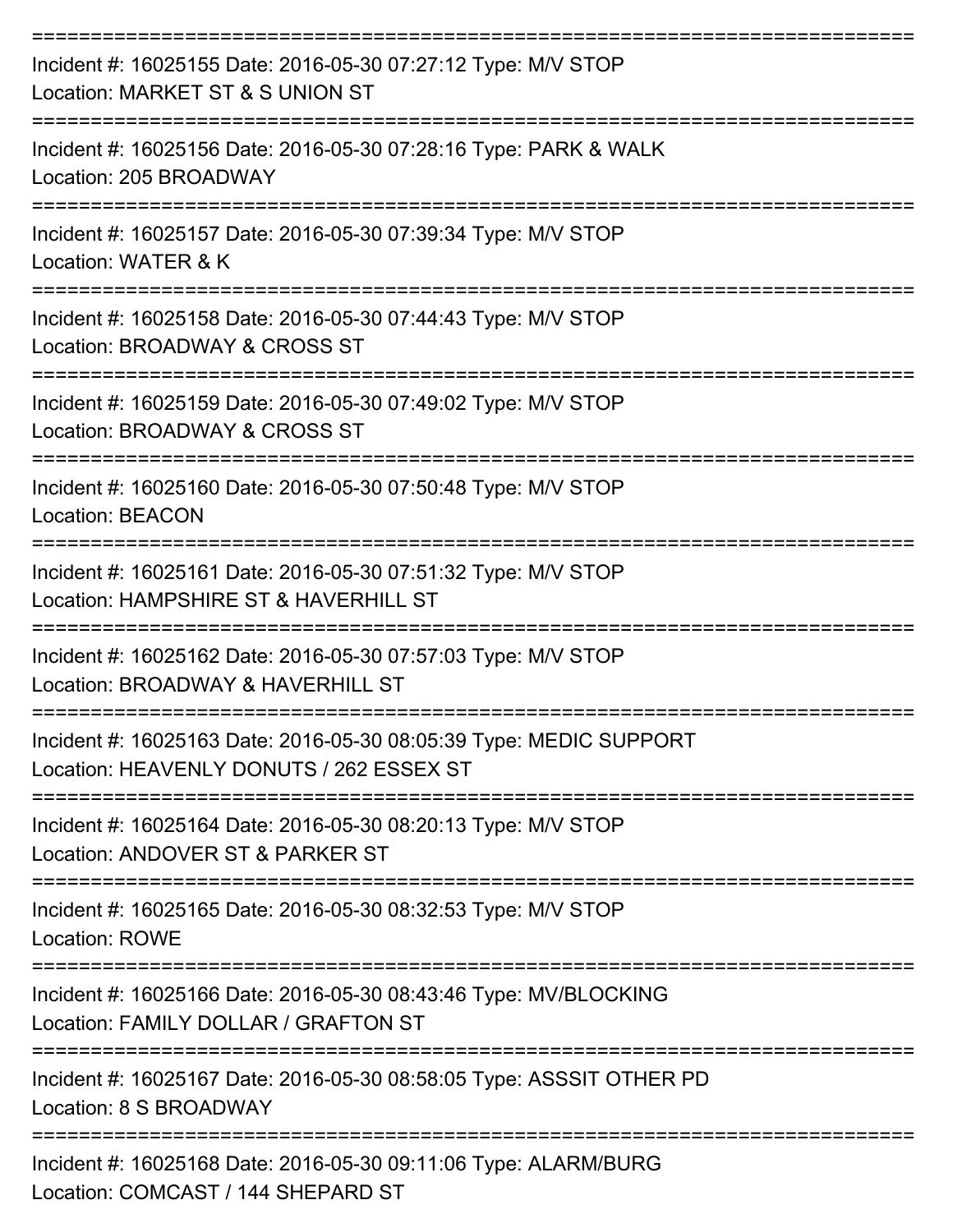| Incident #: 16025169 Date: 2016-05-30 09:13:26 Type: PARK & WALK<br>Location: BROADWAY & VALLEY ST                                                            |
|---------------------------------------------------------------------------------------------------------------------------------------------------------------|
| Incident #: 16025170 Date: 2016-05-30 09:19:13 Type: ALARM/BURG<br>Location: ESPERANZA ACADEMY / 198 GARDEN ST                                                |
| Incident #: 16025171 Date: 2016-05-30 09:21:33 Type: NOTIFICATION<br>Location: 118 NEWTON ST FL 1                                                             |
| =================================<br>Incident #: 16025172 Date: 2016-05-30 09:32:26 Type: SUS PERS/MV<br>Location: 53 ROLLINS ST                              |
| Incident #: 16025173 Date: 2016-05-30 09:55:36 Type: M/V STOP<br>Location: ANDOVER ST & S UNION ST                                                            |
| ================<br>Incident #: 16025174 Date: 2016-05-30 09:58:25 Type: AUTO ACC/UNK PI<br>Location: MANCHESTER ST & WEST ST<br>;=========================== |
| Incident #: 16025175 Date: 2016-05-30 10:15:43 Type: THREATS<br>Location: 1 MILL ST                                                                           |
| Incident #: 16025176 Date: 2016-05-30 10:33:19 Type: PARK & WALK<br>Location: BRADFORD ST & BROADWAY                                                          |
| Incident #: 16025177 Date: 2016-05-30 10:35:15 Type: ANIMAL COMPL<br>Location: 97 WILLIAM ST                                                                  |
| Incident #: 16025178 Date: 2016-05-30 10:45:12 Type: STOL/MV/PAS<br>Location: 118 NEWTON ST                                                                   |
| Incident #: 16025179 Date: 2016-05-30 10:57:39 Type: STOL/MV/PAS<br>Location: 102 CAMBRIDGE ST                                                                |
| Incident #: 16025180 Date: 2016-05-30 11:01:58 Type: PARK & WALK<br>Location: MARKET ST & S UNION ST                                                          |
| Incident #: 16025181 Date: 2016-05-30 11:23:01 Type: SHOPLIFTING<br>Location: 700 ESSEX ST                                                                    |
| Incident #: 16025182 Date: 2016-05-30 11:30:29 Type: PARK & WALK<br>Location: BRADFORD ST & BROADWAY                                                          |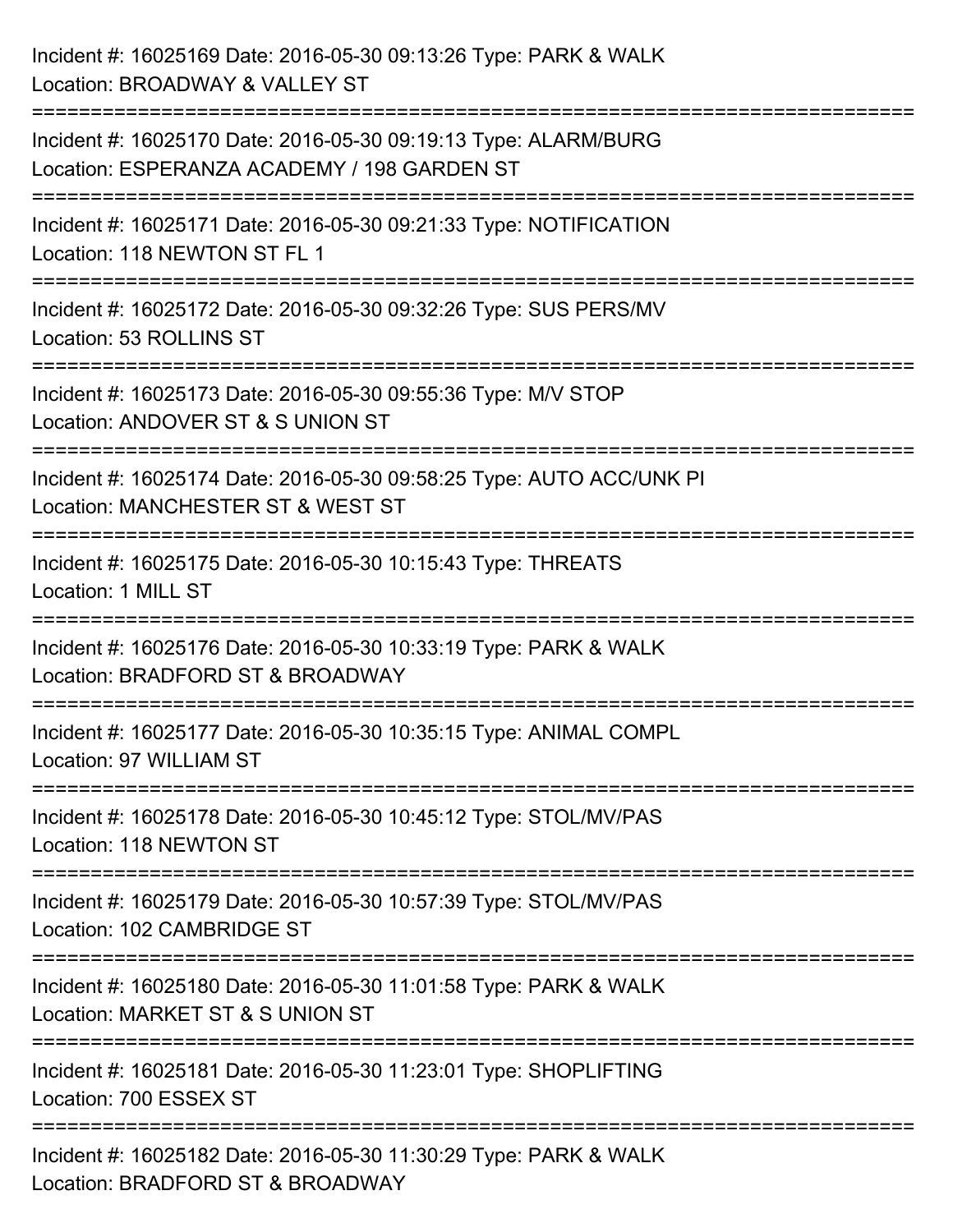| Incident #: 16025183 Date: 2016-05-30 11:31:24 Type: ALARM/BURG<br>Location: MCCANN LIQUORS / 253 S UNION ST<br>================================== |
|----------------------------------------------------------------------------------------------------------------------------------------------------|
| Incident #: 16025184 Date: 2016-05-30 11:39:51 Type: AUTO ACC/NO PI<br>Location: CANAL ST & ISLAND ST                                              |
| Incident #: 16025185 Date: 2016-05-30 11:52:12 Type: GENERAL SERV<br>Location: 41 SWAN ST                                                          |
| Incident #: 16025186 Date: 2016-05-30 11:56:53 Type: INVEST CONT<br>Location: 32 EXCHANGE ST FL 2                                                  |
| Incident #: 16025187 Date: 2016-05-30 11:57:22 Type: SUS PERS/MV<br><b>Location: S CANAL ST</b>                                                    |
| Incident #: 16025188 Date: 2016-05-30 11:59:44 Type: PARK & WALK<br>Location: MARKET ST & S UNION ST                                               |
| Incident #: 16025189 Date: 2016-05-30 12:00:55 Type: TOW OF M/V<br>Location: 255 LOWELL ST                                                         |
| Incident #: 16025190 Date: 2016-05-30 12:12:43 Type: M/V STOP<br>Location: 205 BROADWAY                                                            |
| Incident #: 16025192 Date: 2016-05-30 12:16:23 Type: LOST PROPERTY<br>Location: BENNINGTON ST & LAWRENCE ST                                        |
| Incident #: 16025191 Date: 2016-05-30 12:16:45 Type: M/V STOP<br>Location: 205 BROADWAY                                                            |
| Incident #: 16025193 Date: 2016-05-30 12:18:59 Type: GENERAL SERV<br>Location: 126 CROSS ST FL 1                                                   |
| Incident #: 16025194 Date: 2016-05-30 12:24:10 Type: A&B PAST<br>Location: 329 HIGH ST FL 1                                                        |
| Incident #: 16025197 Date: 2016-05-30 12:27:31 Type: SUS PERS/MV<br>Location: S UNION ST & SALEM ST                                                |
| Incident #: 16025195 Date: 2016-05-30 12:27:43 Type: PARK & WALK<br>Location: BRADFORD ST & BROADWAY                                               |

===========================================================================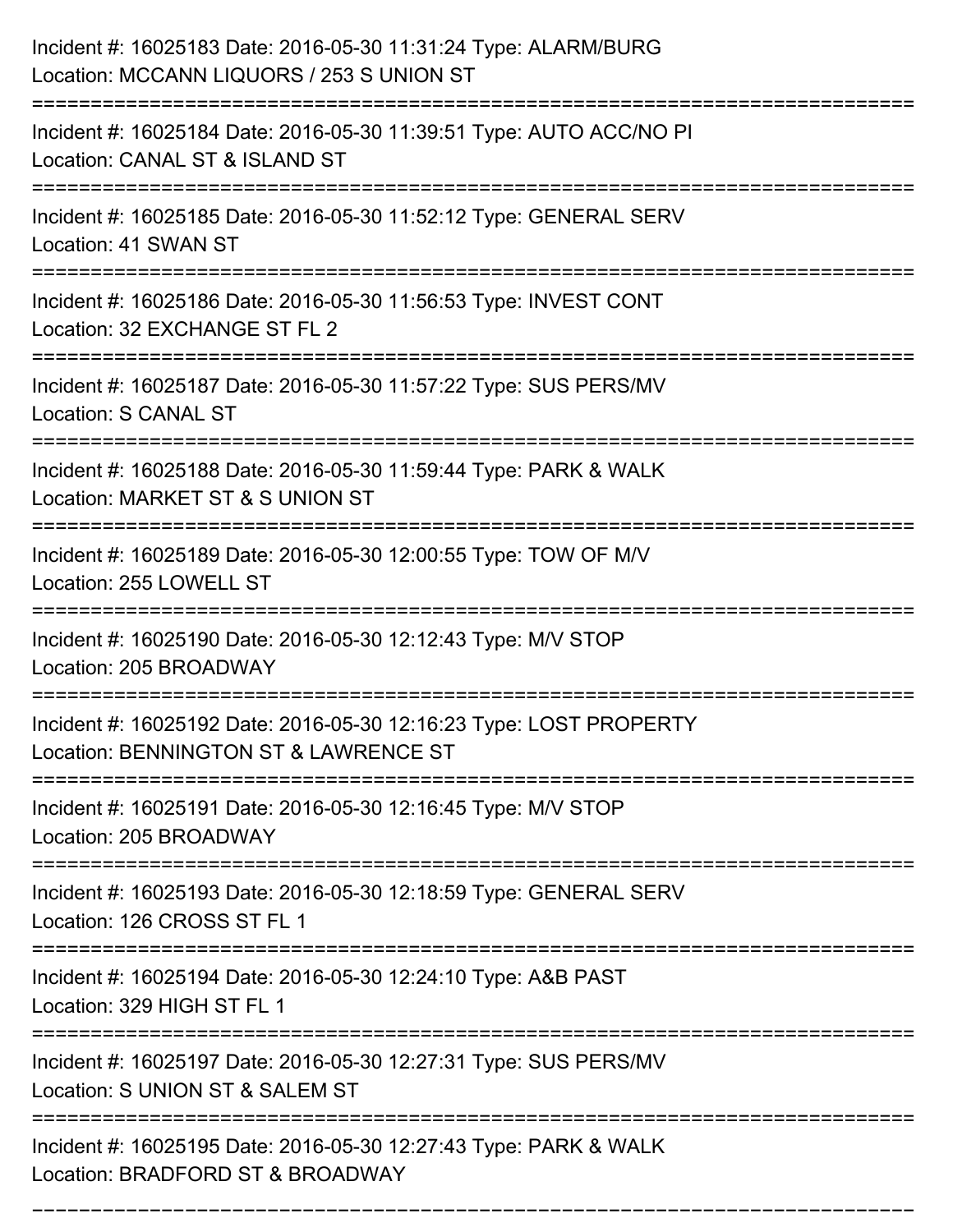| Incident #: 16025196 Date: 2016-05-30 12:28:22 Type: M/V STOP<br>Location: CHICKERING ST & WINTHROP AV |
|--------------------------------------------------------------------------------------------------------|
| Incident #: 16025198 Date: 2016-05-30 12:33:41 Type: AUTO ACC/NO PI<br>Location: 40 KATHERINE ST       |
| Incident #: 16025199 Date: 2016-05-30 12:44:12 Type: HIT & RUN M/V<br>Location: 128 COMMON ST          |
| Incident #: 16025200 Date: 2016-05-30 13:01:45 Type: SUS PERS/MV<br>Location: CHESTER ST & CLIFTON ST  |
| Incident #: 16025201 Date: 2016-05-30 13:10:50 Type: MEDIC SUPPORT<br>Location: 45 SULLIVAN AV         |
| Incident #: 16025202 Date: 2016-05-30 13:11:27 Type: HIT & RUN M/V<br>Location: 128 COMMON ST          |
| Incident #: 16025203 Date: 2016-05-30 13:21:03 Type: M/V STOP<br>Location: ESSEX ST & LAWRENCE ST      |
| Incident #: 16025204 Date: 2016-05-30 13:24:20 Type: M/V STOP<br>Location: CAMBRIDGE ST & S UNION ST   |
| Incident #: 16025205 Date: 2016-05-30 13:31:09 Type: PARK & WALK<br>Location: BRADFORD ST & BROADWAY   |
| Incident #: 16025207 Date: 2016-05-30 13:32:16 Type: STOL/MV/PAS<br>Location: 81 HANCOCK ST            |
| Incident #: 16025206 Date: 2016-05-30 13:32:23 Type: M/V STOP<br>Location: CVS PHARMACY / 266 BROADWAY |
| Incident #: 16025208 Date: 2016-05-30 13:37:22 Type: M/V STOP<br>Location: BROADWAY & MANCHESTER ST    |
| Incident #: 16025209 Date: 2016-05-30 13:51:33 Type: M/V STOP<br>Location: 172 EVERETT ST              |
| Incident #: 16025210 Date: 2016-05-30 13:54:57 Type: MISSING PERS<br>Location: 242A PROSPECT ST        |
|                                                                                                        |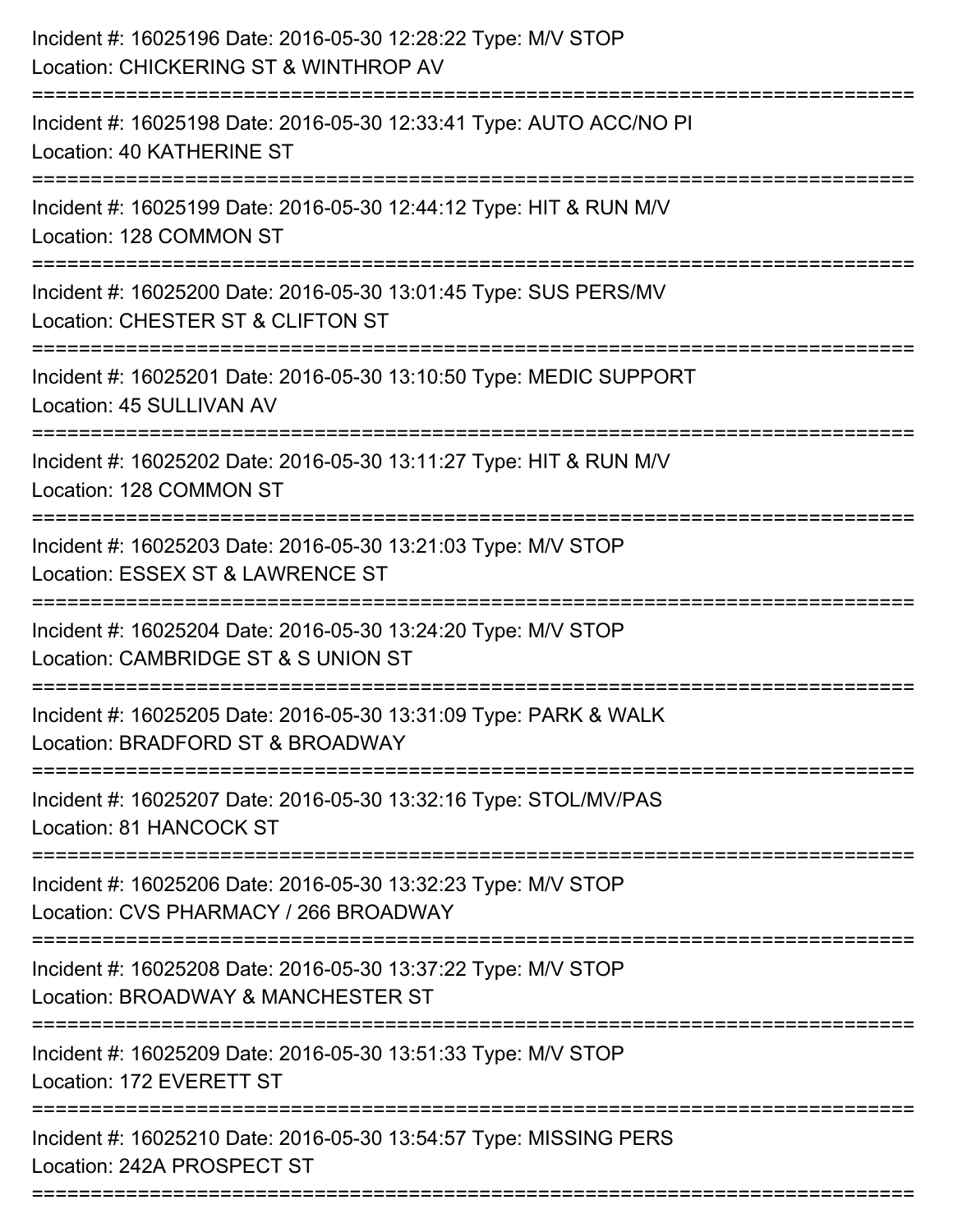Location: 120 EVERETT ST

| Incident #: 16025212 Date: 2016-05-30 14:02:53 Type: M/V STOP<br>Location: 243 BROADWAY                             |
|---------------------------------------------------------------------------------------------------------------------|
| Incident #: 16025213 Date: 2016-05-30 14:15:35 Type: NOISE ORD<br>Location: 135 MARGIN ST                           |
| Incident #: 16025214 Date: 2016-05-30 14:18:03 Type: SUS PERS/MV<br>Location: 48 BRADFORD ST                        |
| Incident #: 16025215 Date: 2016-05-30 14:23:37 Type: M/V STOP<br>Location: AMESBURY ST & METHUEN ST                 |
| Incident #: 16025216 Date: 2016-05-30 14:32:46 Type: AUTO ACC/NO PI<br><b>Location: MANCHESTER ST</b>               |
| Incident #: 16025217 Date: 2016-05-30 14:36:46 Type: ALARM/HOLD<br>Location: KISAIS BOUTIQUE / 97 S BROADWAY        |
| Incident #: 16025218 Date: 2016-05-30 14:37:35 Type: THREATS<br>Location: 164 SANBORN ST                            |
| Incident #: 16025219 Date: 2016-05-30 14:42:36 Type: DISTURBANCE<br>Location: 93 ANDOVER ST                         |
| Incident #: 16025220 Date: 2016-05-30 14:48:28 Type: DISTURBANCE<br>Location: 48 CROSBY ST #APT 2                   |
| Incident #: 16025221 Date: 2016-05-30 14:56:01 Type: M/V STOP<br>Location: FRANKLIN ST & METHUEN ST                 |
| Incident #: 16025223 Date: 2016-05-30 15:00:09 Type: HIT & RUN PED<br>Location: HAVERHILL ST & LAWRENCE ST          |
| Incident #: 16025222 Date: 2016-05-30 15:00:39 Type: ALARM/BURG<br>Location: ENTERPRIZE RENT A CAR / 660 S UNION ST |
| Incident #: 16025224 Date: 2016-05-30 15:04:53 Type: UNATENEDCHILD<br>Location: 128 BAILEY ST                       |
|                                                                                                                     |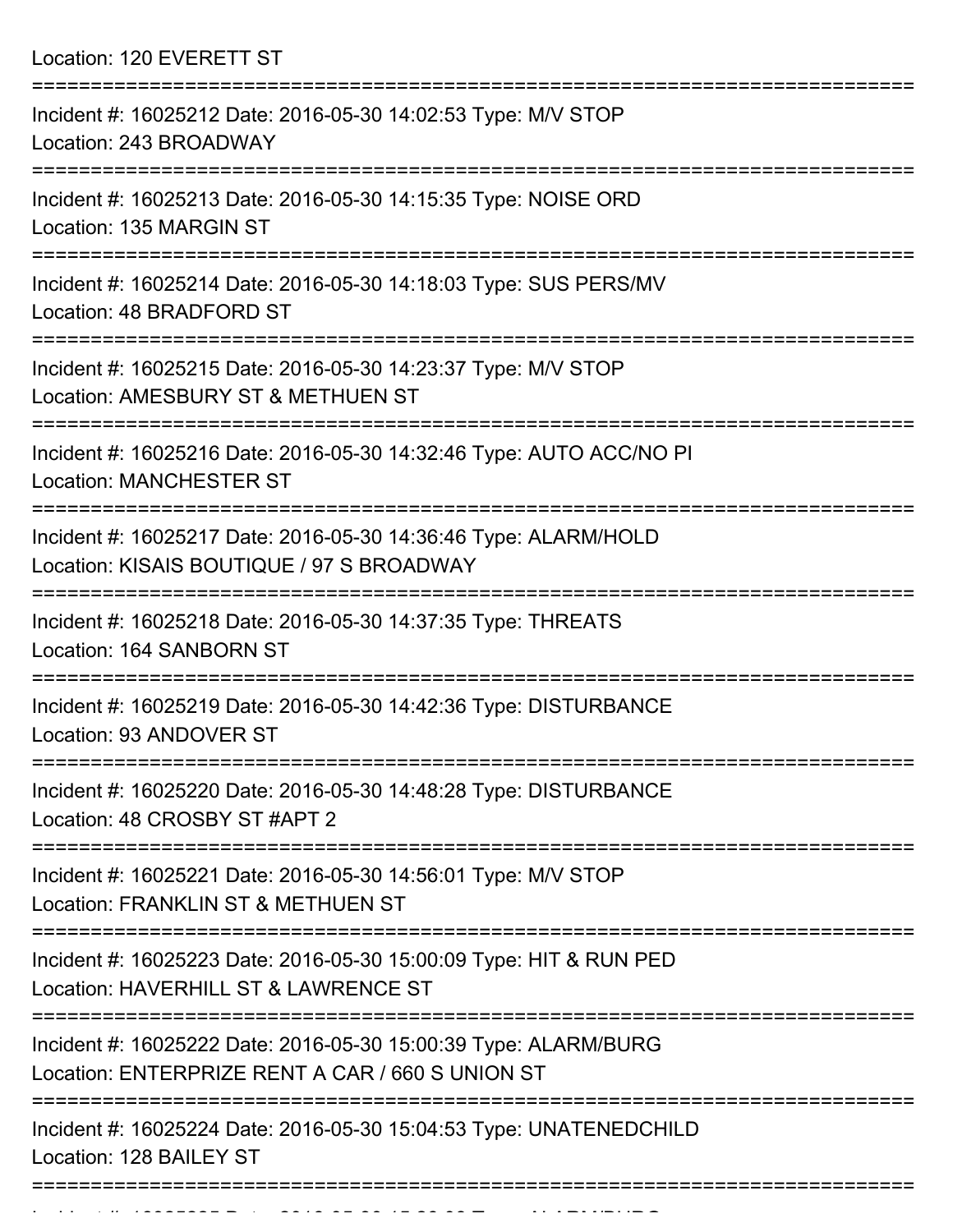Location: ARLINGTON SCHOOL / 150 ARLINGTON ST =========================================================================== Incident #: 16025226 Date: 2016-05-30 15:32:51 Type: AUTO ACC/PI Location: PROSPECT ST & VINE ST =========================================================================== Incident #: 16025227 Date: 2016-05-30 15:35:58 Type: HIT & RUN M/V Location: PROSPECT ST & VINE ST =========================================================================== Incident #: 16025228 Date: 2016-05-30 15:38:50 Type: M/V STOP Location: BRADFORD ST & BROADWAY =========================================================================== Incident #: 16025230 Date: 2016-05-30 15:40:42 Type: NOISE ORD Location: 145 BUTLER ST =========================================================================== Incident #: 16025229 Date: 2016-05-30 15:41:07 Type: MEDIC SUPPORT Location: COMMON ST & LAWRENCE ST =========================================================================== Incident #: 16025231 Date: 2016-05-30 16:03:40 Type: NOISE ORD Location: 28 BOXFORD ST =========================================================================== Incident #: 16025232 Date: 2016-05-30 16:10:01 Type: ABAND MV Location: COMMON ST & HAMPSHIRE ST =========================================================================== Incident #: 16025233 Date: 2016-05-30 16:12:15 Type: DOMESTIC/PAST Location: 24 WITHROP AV #3 =========================================================================== Incident #: 16025234 Date: 2016-05-30 16:18:46 Type: STOLEN PROP Location: LAWRENCE ST & PARK ST =========================================================================== Incident #: 16025235 Date: 2016-05-30 16:28:01 Type: HIT & RUN M/V Location: E HAVERHILL ST & PROSPECT ST =========================================================================== Incident #: 16025236 Date: 2016-05-30 16:36:01 Type: B&E/PAST Location: 64 NEWBURY ST FL 2 =========================================================================== Incident #: 16025237 Date: 2016-05-30 16:42:46 Type: B&E/PROG Location: 22 CONDUIT ST FL 1 =========================================================================== Incident #: 16025238 Date: 2016-05-30 17:14:40 Type: NOISE ORD Location: 71 ELM ST ===========================================================================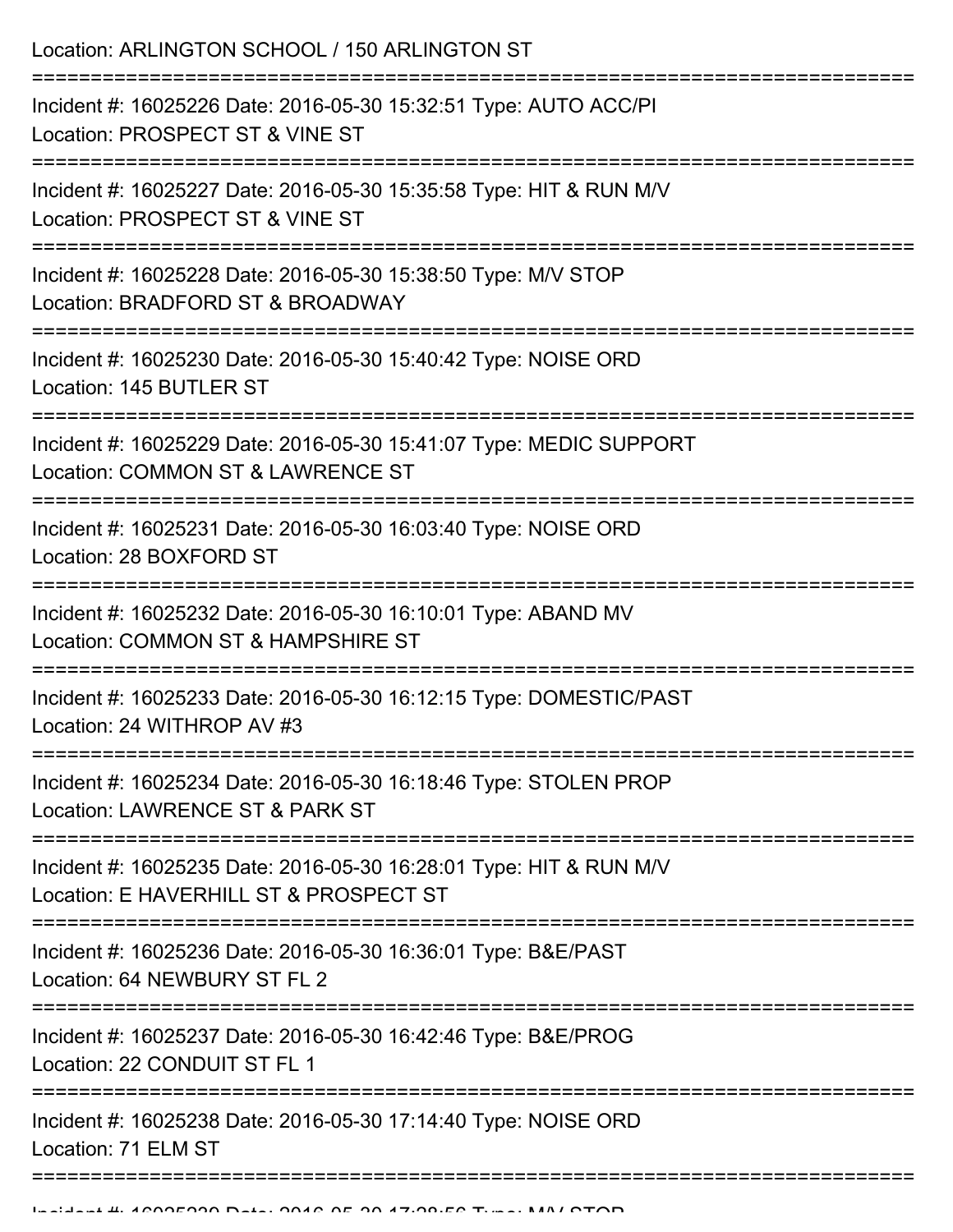Location: 12 PHILLIPS ST

| Incident #: 16025240 Date: 2016-05-30 17:33:39 Type: BUILDING FIRE<br>Location: 11 LAWRENCE ST #301 FL 1 |
|----------------------------------------------------------------------------------------------------------|
| Incident #: 16025241 Date: 2016-05-30 17:34:30 Type: NOISE ORD<br>Location: 28 BOXFORD ST                |
| Incident #: 16025243 Date: 2016-05-30 17:39:08 Type: SUS PERS/MV<br>Location: 129 WEST ST                |
| Incident #: 16025242 Date: 2016-05-30 17:41:53 Type: M/V STOP<br>Location: FRANKLIN ST & LOWELL ST       |
| Incident #: 16025244 Date: 2016-05-30 17:55:31 Type: M/V STOP<br>Location: HAVERHILL ST & JACKSON ST     |
| Incident #: 16025245 Date: 2016-05-30 18:15:32 Type: M/V STOP<br>Location: PEMBERTON PARK / null         |
| Incident #: 16025246 Date: 2016-05-30 18:38:45 Type: ALARM/BURG<br>Location: 67 CENTRE ST                |
| Incident #: 16025247 Date: 2016-05-30 18:50:42 Type: UNWANTEDGUEST<br>Location: 169 LAWRENCE ST FL 1     |
| Incident #: 16025248 Date: 2016-05-30 18:55:50 Type: DOMESTIC/PROG<br>Location: 52 WALNUT ST FL 1        |
| Incident #: 16025249 Date: 2016-05-30 19:02:55 Type: DISTURBANCE<br>Location: HAVERHILL ST & JACKSON ST  |
| Incident #: 16025250 Date: 2016-05-30 19:08:13 Type: SUICIDE ATTEMPT<br>Location: 45 SULLIVAN AV         |
| Incident #: 16025251 Date: 2016-05-30 19:15:13 Type: A&B PROG<br>Location: 105 EXETER ST FL 1            |
| Incident #: 16025252 Date: 2016-05-30 19:16:49 Type: MAN DOWN<br>Location: BROADWAY & MANCHESTER ST      |
| Incident #: 16025253 Date: 2016-05-30 19:19:54 Type: SUS PERS/MV                                         |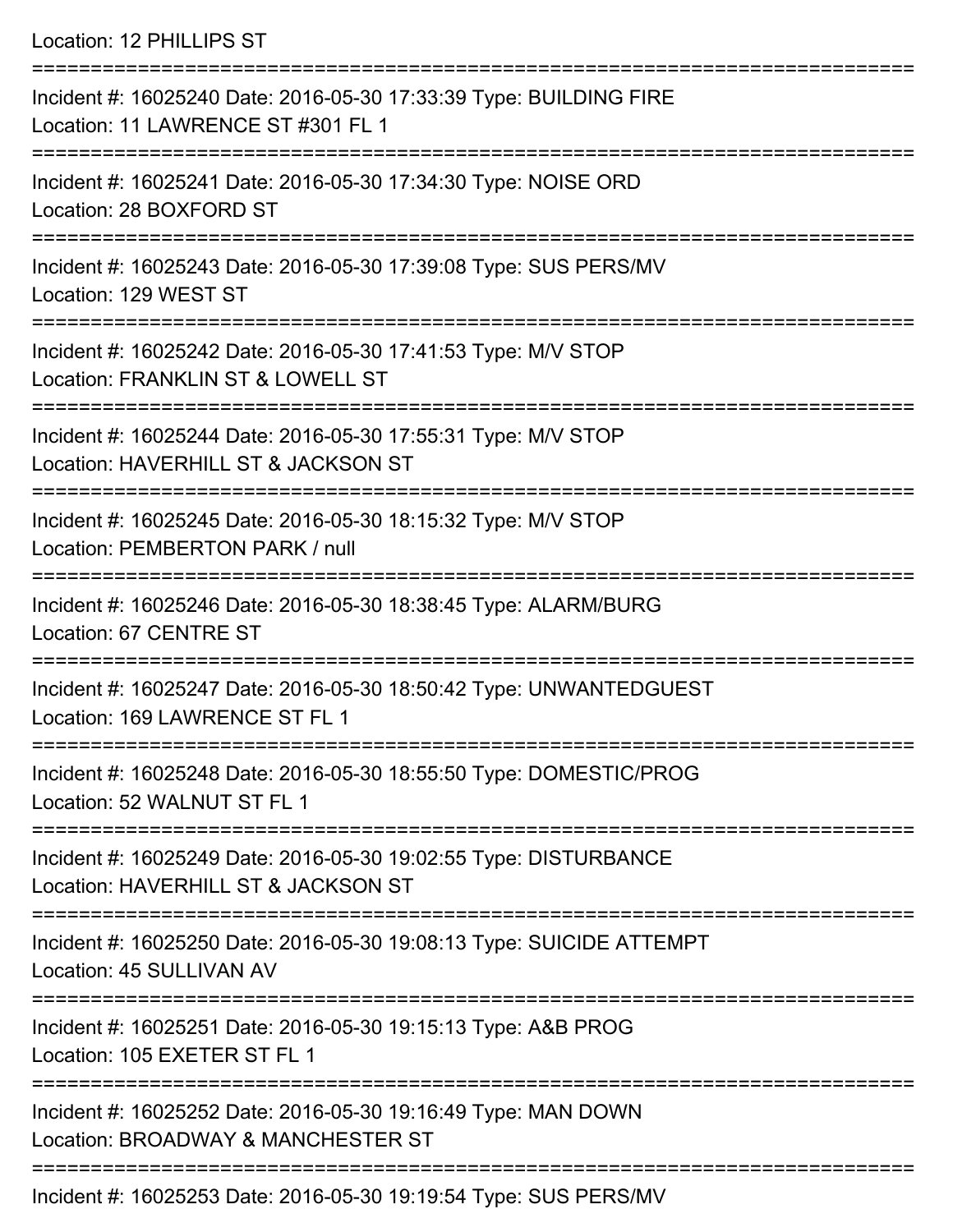| Incident #: 16025254 Date: 2016-05-30 19:31:46 Type: KEEP PEACE<br>Location: 50 ISLAND ST<br>----------------------------- |
|----------------------------------------------------------------------------------------------------------------------------|
| Incident #: 16025255 Date: 2016-05-30 19:41:29 Type: LOUD NOISE<br>Location: SHAW ST & STEVENS ST<br>===============       |
| Incident #: 16025256 Date: 2016-05-30 19:53:39 Type: DISORDERLY<br>Location: BROOKFIELD ST & FARLEY ST                     |
| Incident #: 16025257 Date: 2016-05-30 19:57:37 Type: RECOV/STOL/MV<br>Location: NEWTON ST & SANBORN ST                     |
| Incident #: 16025258 Date: 2016-05-30 19:59:58 Type: DK (DRUNK)<br>Location: 276 BROADWAY                                  |
| Incident #: 16025259 Date: 2016-05-30 20:07:47 Type: NOISE ORD<br>Location: 161 ARLINGTON ST                               |
| Incident #: 16025260 Date: 2016-05-30 20:11:04 Type: M/V STOP<br>Location: 253 BROADWAY                                    |
| Incident #: 16025261 Date: 2016-05-30 20:22:11 Type: NOISE ORD<br>Location: 67 ABBOTT ST                                   |
| Incident #: 16025262 Date: 2016-05-30 20:27:55 Type: M/V STOP<br>Location: 453 HAVERHILL ST                                |
| Incident #: 16025263 Date: 2016-05-30 20:34:38 Type: DISTURBANCE<br>Location: 167 PROSPECT ST                              |
| Incident #: 16025264 Date: 2016-05-30 20:38:46 Type: CK WELL BEING<br>Location: SAM'S FOOD STORE / 389 BROADWAY            |
| Incident #: 16025266 Date: 2016-05-30 20:43:58 Type: STOL/MV/PAS<br>Location: 10 CLARENCE TER                              |
| Incident #: 16025265 Date: 2016-05-30 20:44:02 Type: NOISE ORD<br>Location: 7 ROYAL ST                                     |
| Incident #: 16025267 Date: 2016-05-30 20:57:52 Type: TRESPASSING                                                           |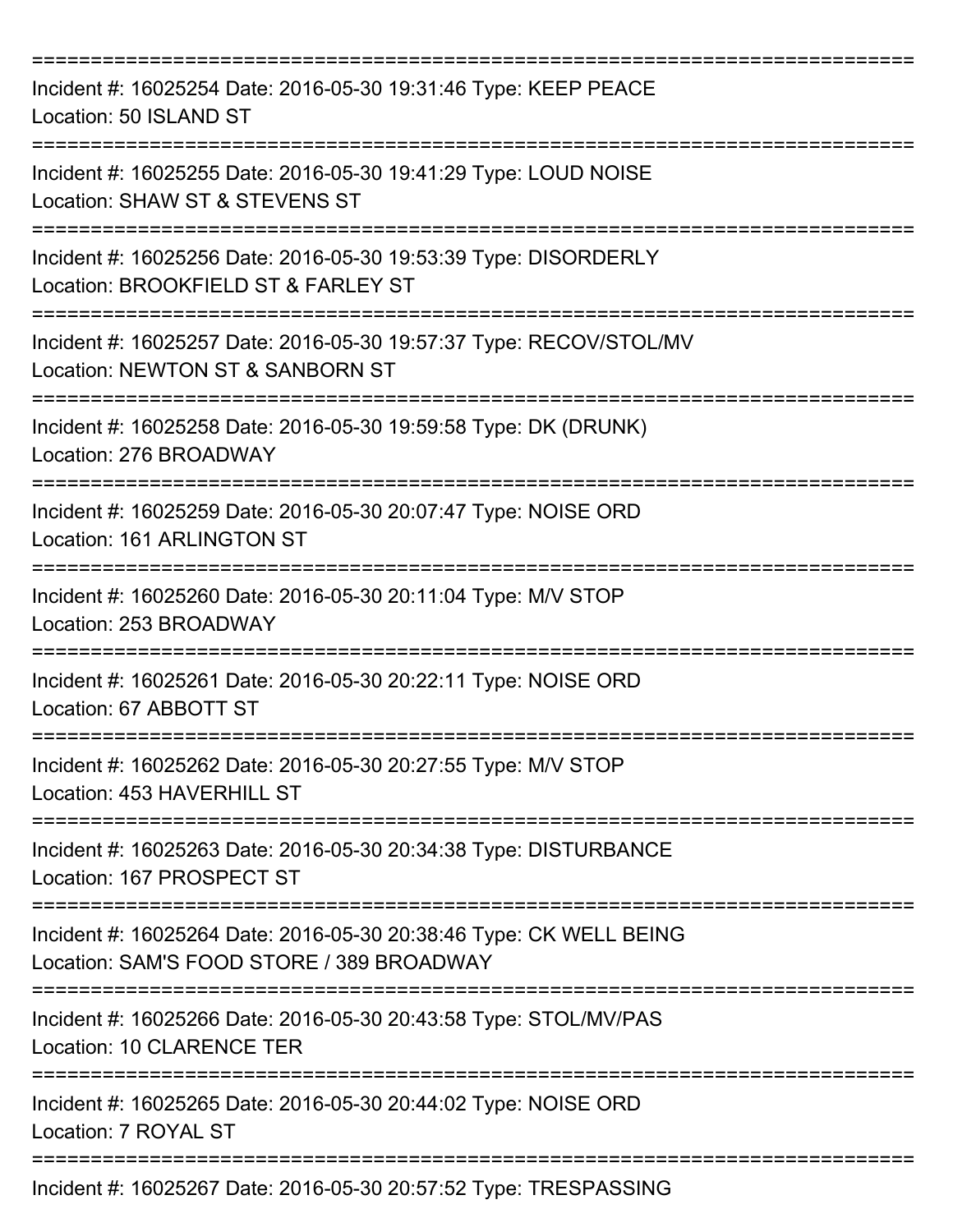| Incident #: 16025268 Date: 2016-05-30 21:14:44 Type: DISTURBANCE<br><b>Location: D DURANT ST</b>                             |
|------------------------------------------------------------------------------------------------------------------------------|
| Incident #: 16025269 Date: 2016-05-30 21:16:01 Type: NOISE ORD<br>Location: 52 AVON ST                                       |
| Incident #: 16025270 Date: 2016-05-30 21:16:45 Type: NOISE ORD<br>Location: 37 CORNISH ST                                    |
| Incident #: 16025271 Date: 2016-05-30 21:20:31 Type: ROBBERY PAST<br>Location: 2 BENNINGTON ST                               |
| Incident #: 16025272 Date: 2016-05-30 21:21:20 Type: NOISE ORD<br>Location: 11 WALNUT ST                                     |
| ==============================<br>Incident #: 16025274 Date: 2016-05-30 21:24:49 Type: NOISE ORD<br>Location: 49 EXCHANGE ST |
| Incident #: 16025273 Date: 2016-05-30 21:25:03 Type: SUS PERS/MV<br>Location: 42 CANTON ST                                   |
| Incident #: 16025275 Date: 2016-05-30 21:35:59 Type: NOISE ORD<br>Location: 166 PARK ST                                      |
| Incident #: 16025276 Date: 2016-05-30 21:38:39 Type: SUS PERS/MV<br>Location: 5 HOWE CT                                      |
| Incident #: 16025277 Date: 2016-05-30 21:42:46 Type: M/V STOP<br>Location: 90 LOWELL ST                                      |
| Incident #: 16025278 Date: 2016-05-30 21:45:34 Type: M/V STOP<br><b>Location: LOWELL ST</b>                                  |
| Incident #: 16025279 Date: 2016-05-30 21:51:45 Type: NOISE ORD<br>Location: 396 LOWELL ST                                    |
| Incident #: 16025280 Date: 2016-05-30 21:52:08 Type: ASSSIT OTHER PD<br>Location: 175 ABBOTT ST                              |
| Incident #: 16025281 Date: 2016-05-30 21:56:53 Type: ALARM/BURG                                                              |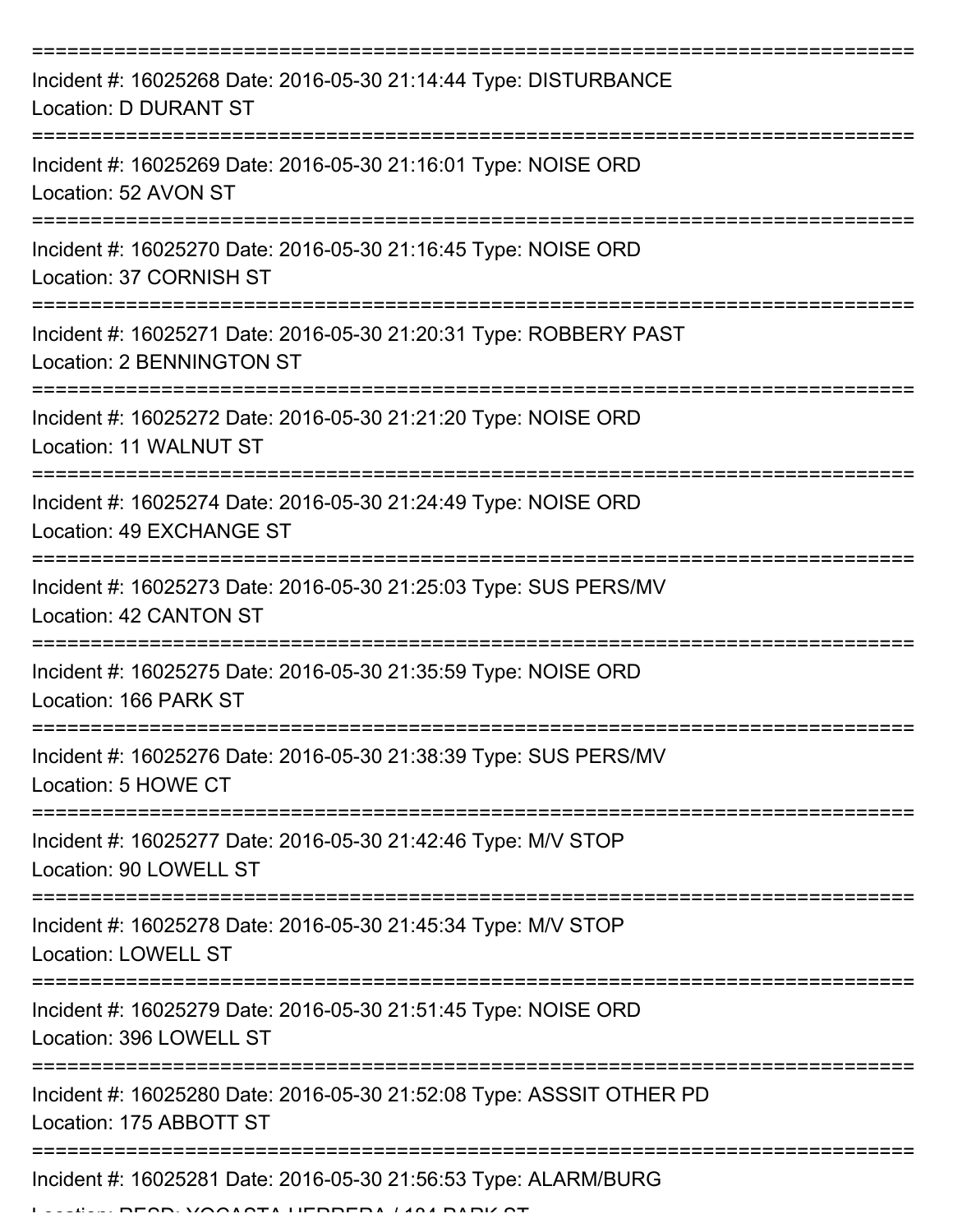| Incident #: 16025282 Date: 2016-05-30 22:01:06 Type: MV/BLOCKING<br>Location: 32 FITZ ST                             |
|----------------------------------------------------------------------------------------------------------------------|
| Incident #: 16025283 Date: 2016-05-30 22:07:10 Type: DOMESTIC/PROG<br>Location: 67 ABBOTT ST                         |
| Incident #: 16025285 Date: 2016-05-30 22:35:18 Type: HIT & RUN M/V<br>Location: BLANCHARD ST & SALEM ST              |
| Incident #: 16025284 Date: 2016-05-30 22:38:35 Type: FIRE WORKS<br><b>Location: HAWLEY ST</b><br>=================== |
| Incident #: 16025286 Date: 2016-05-30 22:42:05 Type: ALARMS<br>Location: 240 BROADWAY                                |
| Incident #: 16025287 Date: 2016-05-30 22:47:26 Type: NOISE ORD<br>Location: 21 SPRINGFIELD ST                        |
| Incident #: 16025288 Date: 2016-05-30 22:49:38 Type: M/V STOP<br><b>Location: S UNION ST</b>                         |
| Incident #: 16025289 Date: 2016-05-30 22:59:13 Type: ALARM/BURG<br>Location: FIVE STAR PLATTING / 7A BROADWAY        |
| Incident #: 16025290 Date: 2016-05-30 23:17:15 Type: NOISE ORD<br>Location: AMES ST & PEARL ST                       |
| Incident #: 16025291 Date: 2016-05-30 23:24:27 Type: RECOV/STOL/MV<br>Location: 24 FLORENCE ST                       |
| Incident #: 16025292 Date: 2016-05-30 23:26:25 Type: NOISE ORD<br>Location: 16 PARKER ST                             |
| Incident #: 16025293 Date: 2016-05-30 23:44:18 Type: M/V STOP<br>Location: HAMPSHIRE ST & TREMONT ST                 |
| Incident #: 16025294 Date: 2016-05-30 23:45:12 Type: M/V STOP<br>Location: LAWRENCE ST & PARK ST                     |
|                                                                                                                      |